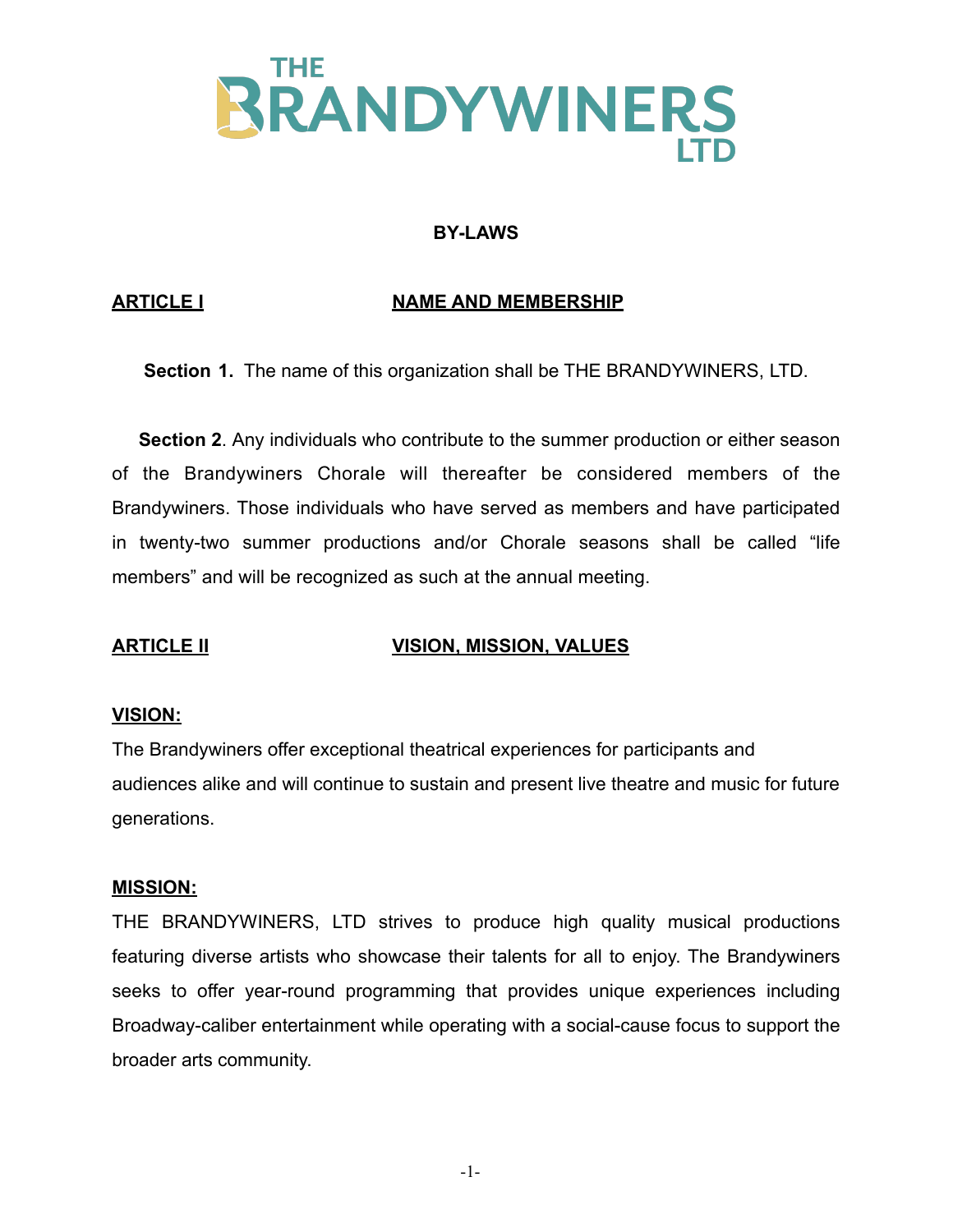# **VALUES:**

- We commit to create and foster a diverse, inclusive, and welcoming theatrical community that celebrates the innate value and unique identity of every human being.
- We commit to provide opportunities for participants to showcase their talents on and off the stage.
- We commit to produce high quality musical theatre and choral performances.
- We commit to perform across all three counties of Delaware and beyond.
- We commit to responsible fiscal stewardship.
- We commit to collaborate among arts organizations.
- We commit to serve as ambassadors for the ARTS throughout the Delaware Valley.
- We commit to honor founders William Winder "Chick" Laird, Jr., and Frances Dorr Tatnall by upholding the motto of "All for fun, and fun for all."

# **ARTICLE III PURPOSE**

The purpose of this organization is to provide superior chorale and theatrical experiences along with an annual large-scale musical production in partnership with Longwood Gardens, Kennett Square, PA, for the benefit and enjoyment of participants and patrons throughout Delaware and the surrounding area.

THE BRANDYWINERS, LTD commits to operate with a social-cause focus by giving financial support primarily to ARTS organizations who share our values.

THE BRANDYWINERS, LTD is a non-profit Corporation, without capital stock, existing under the General Corporation Law of the state of Delaware.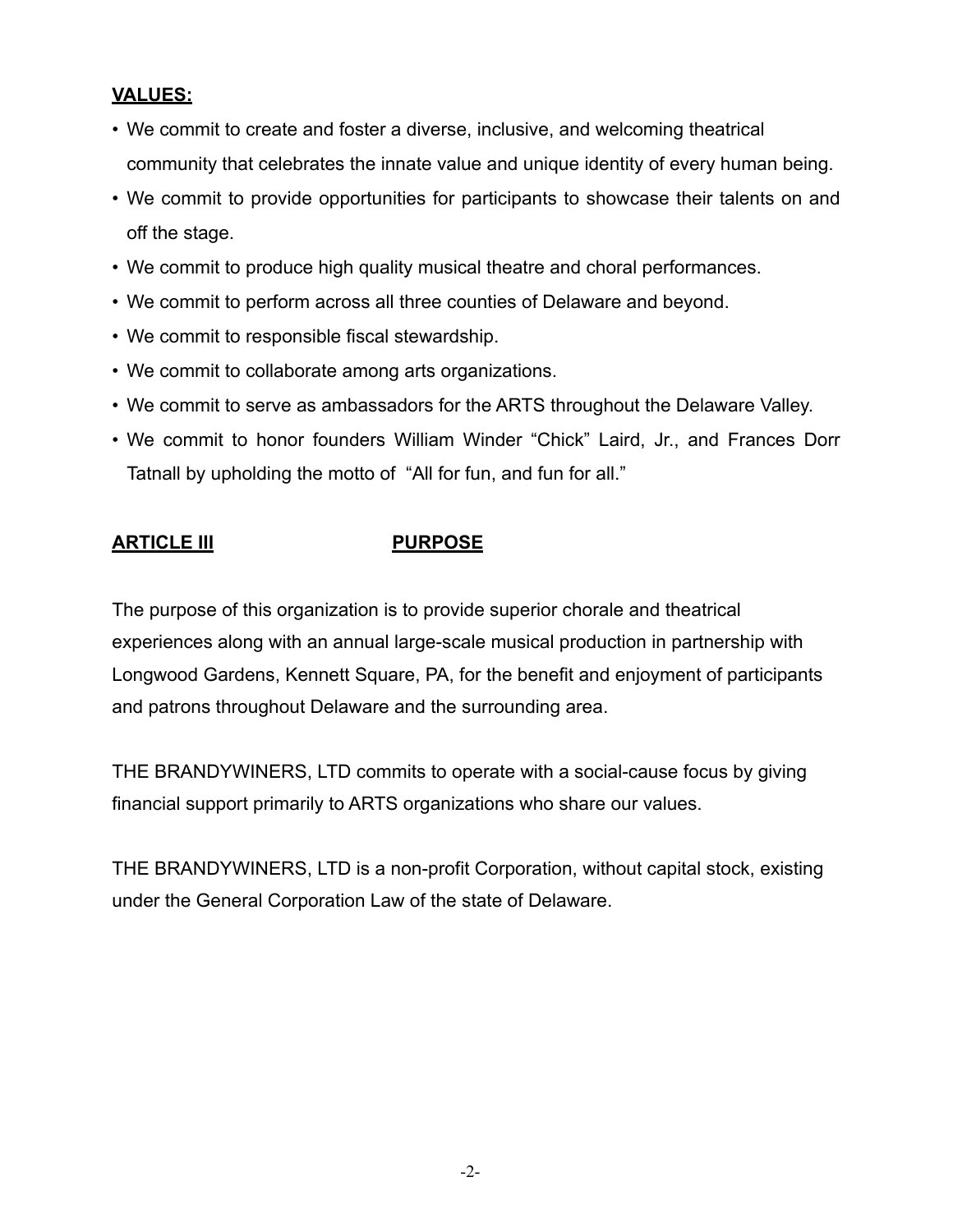### **ARTICLE IV FISCAL YEAR**

The fiscal year of THE BRANDYWINERS, LTD shall be October 1st through September 30th.

### **ARTICLE V BOARD OF DIRECTORS**

**Section 1. General Powers: The Board of Directors shall constitute the** governing body of THE BRANDYWINERS, LTD and shall establish the policies of the organization and maintain oversight of its programs, business and activities in accordance with the Certificate of Incorporation, the By-Laws, and the Laws of the state of Delaware. The business, affairs, and property of THE BRANDYWINERS, LTD shall be managed, controlled, and directed by the elected Board.

**Section 2.** Composition of Board of Directors: The Board shall be the number of Directors and Executive Committee members elected from time to time in accordance with these By-Laws, but shall not exceed fifteen persons and shall not be less in number than seven persons.

**Section 3. Executive Committee: The Executive Committee shall include the** President, First Vice President, Second Vice President, Treasurer, and Secretary.

**Section 4.** Conflict of Interest: If a Director has any personal or financial interest in the business or affairs of THE BRANDYWINERS, LTD, he or she shall disclose such interest in writing to the Board. THE BRANDYWINERS, LTD will have on file a signed "conflict of interest and disclosure" form from each Director annually.

**Section 5.** Meetings of the Board:

(a) Regular Meetings: Regular meetings of the Board, shall be held at least four times a year. Special meetings of the Board may be called by the President, or upon request by any director. An annual meeting of the Board shall be held in November prior to the regular meeting of the Board.

(b) At least ten working days' written notice shall be given to each member of the Board of a special meeting of the Board and such notice shall state the purpose or purposes of the special meeting.

-3-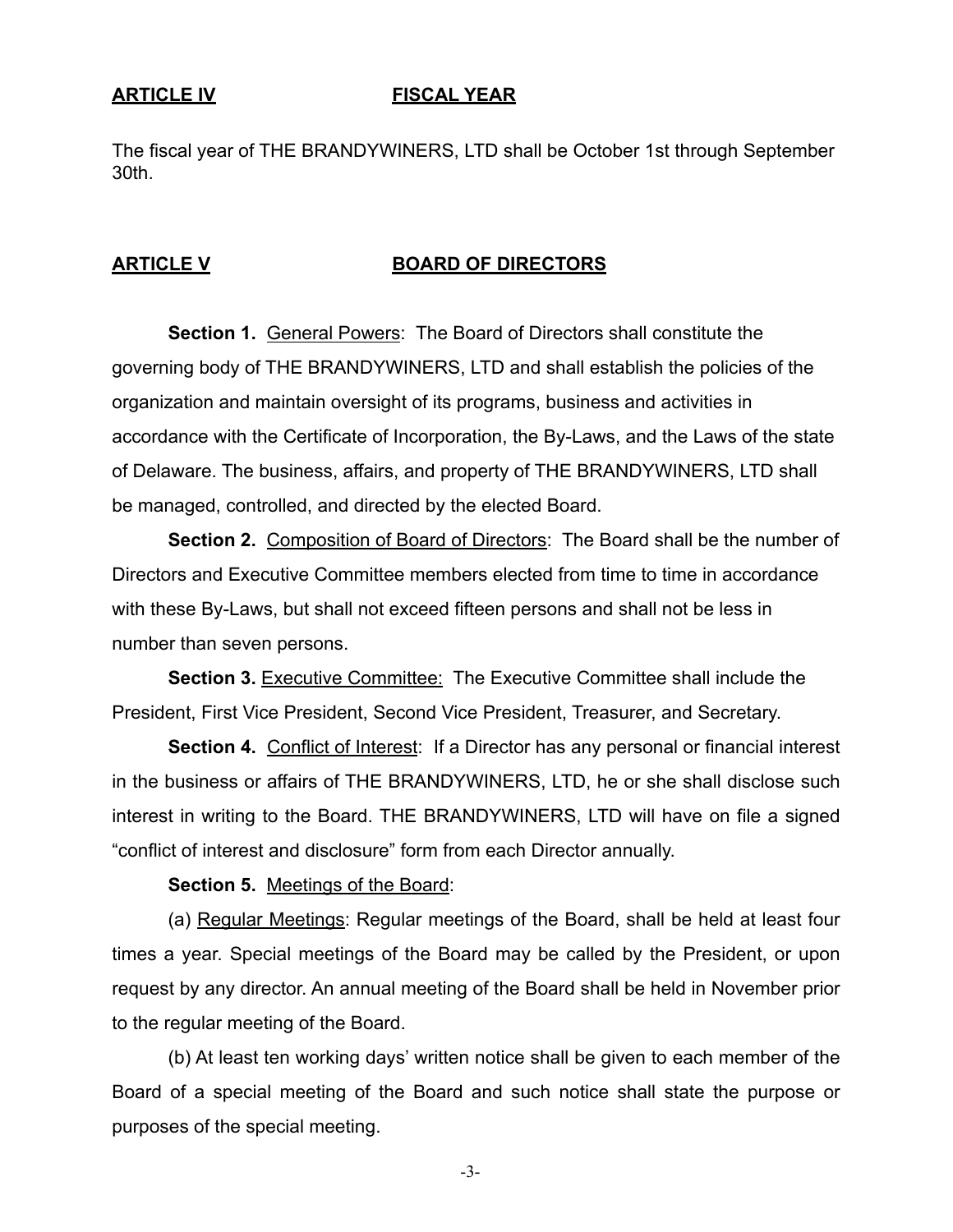(c) Time and Place: The time and place of all meetings of the Board shall be designated by the President. In the President's absence, the First Vice-President shall preside.

(d) Quorum: A quorum represents two-thirds of the voting Directors of the Board, and shall constitute a quorum for the transaction of business. If less than a quorum is present, the meeting can continue, but all votes must be held until a quorum can be achieved or votes may be managed electronically by the secretary of the board and valid as long as a quorum is achieved.

(e) Majority Vote: All matters shall be decided by a vote of a majority of the Directors present at any meeting of the Board at which a quorum is present, except as otherwise provided by statute, by the Articles of Incorporation, or by these By-laws.

(f) Action Without Meeting: Any action which is required or permitted to be taken at any meeting of the Board or any committee of the Board may be taken without a meeting by the majority consent of all members of the Board or of the committee, as the case may be.

(g) Participation by Virtual, Email, Phone, etc.: Directors may participate in meetings of the Board or of its committees by virtual, email, or phone (or similar advanced communications) by which all persons can participate at the same time. Participation by such means shall constitute presence in person at such a meeting.

**Section 6. Attendance Requirement: Directors are expected to attend all** meetings of the Board. Absence from a meeting may be excused in advance by the President and/or Secretary.

**Section 7.** Compensation: Directors shall serve without compensation.

-4-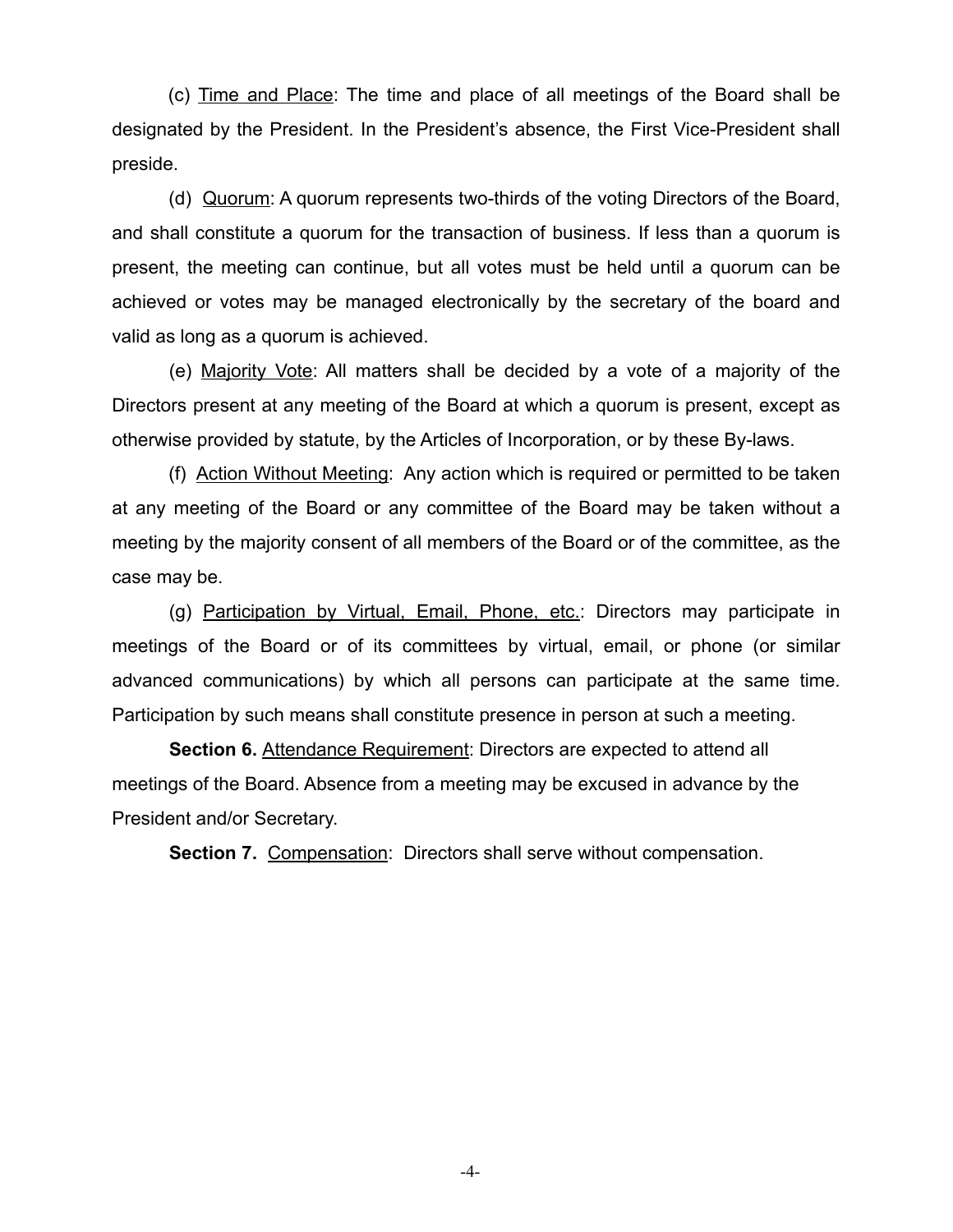#### **ARTICLE VI ELECTIONS**

**Section 1.** Election: The Directors shall be elected by majority vote of the Board present at the Annual Meeting of the Board from the candidates either nominated by the Nominating Committee or nominated from the floor, all in accordance with the procedures set forth in these By-laws. Each Board member shall have the right to nominate candidates for Director at the Annual Meeting.

Nominating Committee: The Nomination Committee shall take the following actions:

(a) Determine a slate of nominees for Directors; and

(b) Present the names and biographic profiles of its slate of nominees to the Board in writing at least thirty days prior to the Annual Meeting of the Board.

Ballots: In a contested election, a ballot shall be utilized and shall list alphabetically the names of nominees.

Voting: No absentee or proxy voting shall be allowed.

Tally: In a contested election, Directors shall be selected from those nominees receiving a majority of the votes cast for that office. In the event no nominee receives a majority of votes cast, then run-off elections shall be held until a nominee receives a majority vote.

**Section 2.** Term: Fifty percent of the initial Board under these By-Laws shall be elected for a term of two years, and fifty percent of the initial Board shall be elected for a term of three years, beginning at the Annual Meeting of the Board, and expiring either a) at the Annual Meeting of the Board two/three years hence or b) until a successor is elected and has qualified. Directors may be re-elected without interruption and serve consecutive terms. The initial term shall be determined by the President.

**Section 3.** Vacancies: If a vacancy by one or more Directors occurs, the vacancy may be filled by election by majority vote of the Board upon nomination by the President. If elected, the nominee will serve out the remainder of the term.

-5-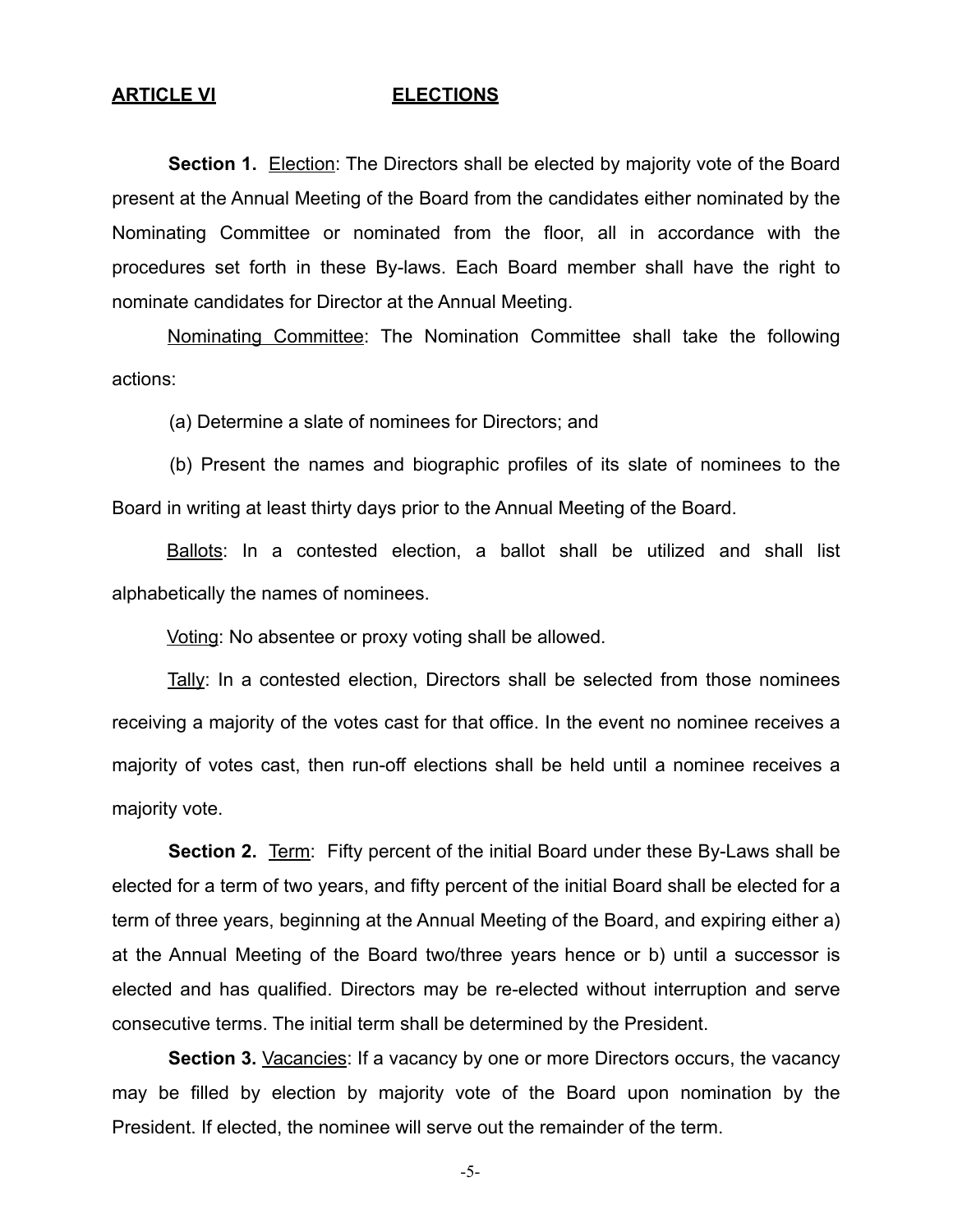**Section 4.** Removal: Any Director may be removed from office, with or without cause, by the vote of two-thirds of the Directors present at the annual or at a regular meeting of the Board or at a special meeting of the Board called specifically to consider such removal.

### **ARTICLE VII BOARD COMPOSITION**

**Section 1.** Officers: The officers of this organization shall be a President, a First Vice President, a Second Vice President, a Secretary, a Treasurer, a Librarian, and four Directors (up to an additional five directors). These officers shall perform the duties prescribed by these By-Laws, and by the parliamentary authority adopted by the organization.

**Section 2.** President: The President of the Board shall be the Chief Executive Officer/Executive Director of THE BRANDYWINERS, LTD, and subject to the direction and control of the Board, shall have general supervision and control of the business and affairs of THE BRANDYWINERS, LTD. The President shall preside at meetings of the Board and meetings of the Executive Committee. The President shall, with the exception of the Audit Committee and Nominating Committee, be an ex-officio, voting member of all committees of the Board. The President shall represent and be the spokesperson for THE BRANDYWINERS, LTD. In addition, the President shall oversee Bylaws/Policy; Human Resources; serve as a member of the investments committee; negotiate and manage the Longwood Gardens partnership; and work with internal/ external Legal Counsel as needed. The President shall remind the membership at large that members interested in running for office should contact the Nominating Committee Chair.

**Section 3.** First Vice President: The First Vice President shall assist the President; shall perform any duties assigned by the President or by the Board itself; and in general, shall perform all duties customary to the office of First Vice President. In the event that the President is temporarily unable or unavailable to perform his or her duties, the First Vice President will assume responsibilities on behalf of the President (including, but not limited to presiding over all meetings). In addition, the First Vice

-6-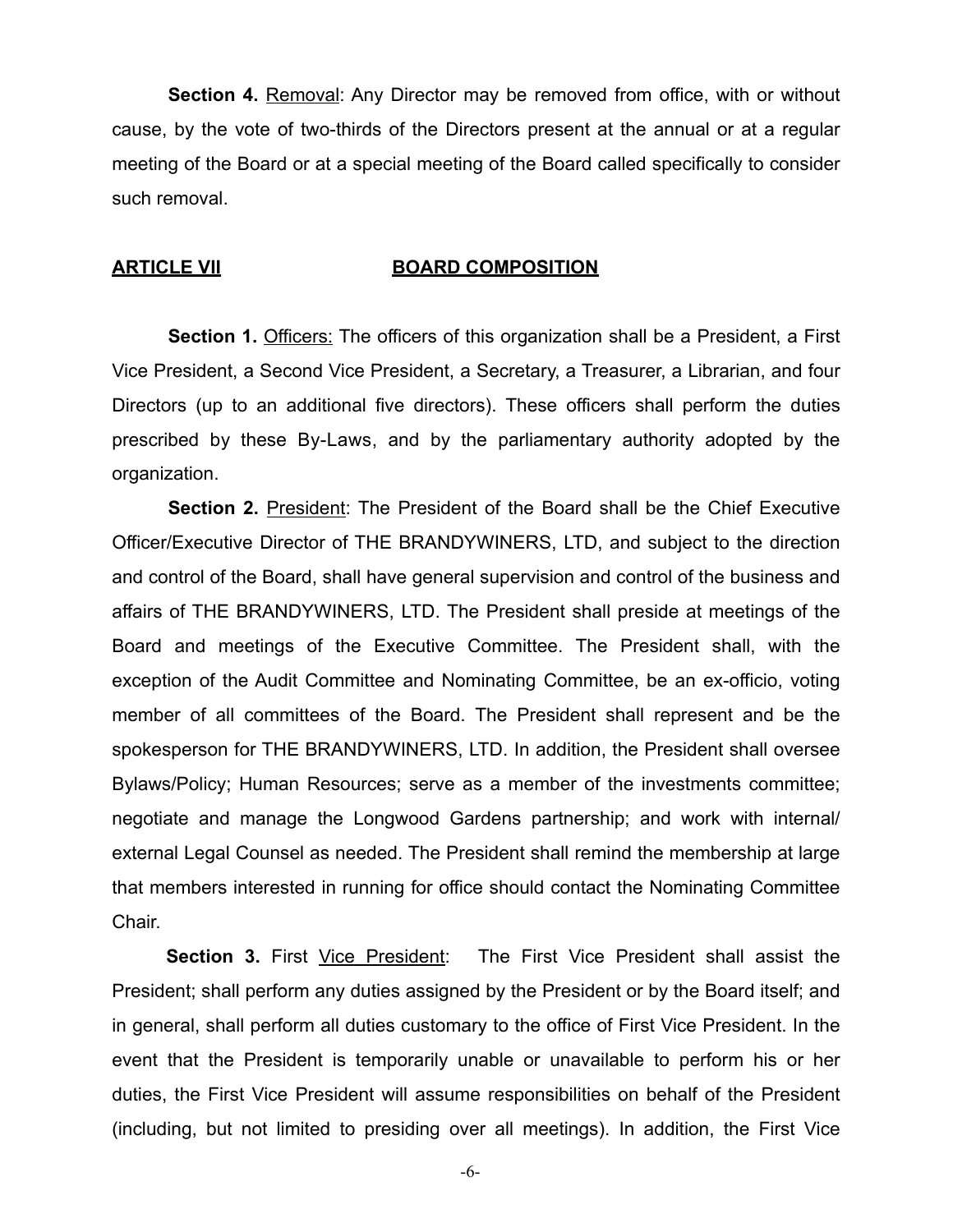President shall serve as liaison to the Production Manager; coordinate venues for auditions, rehearsals, set build, sitzprobe, etc.; execute contracts for paid artistic staff; oversee all social events; and serve as a member of the investments committee.

**Section 4.** Second Vice President: The Second Vice President shall assist the First Vice President; shall perform any duties assigned by the President or by the Board itself; and in general, shall perform all duties customary to the office of Second Vice President. In addition, the Second Vice President shall oversee the nominating committee; Gather candidate bio information and photos for Board positions; serve as the Board liaison to the special gifts committee; maintain the grants calendar.

**Section 5.** Secretary: The Secretary (or designee) shall be responsible for keeping of an accurate record of all meetings of the Board; shall have custody of the corporate seal; and shall see that all notices are duly given. The Secretary shall perform any duties assigned by the President or by the Board itself, and in general, shall perform all duties customary to the office of Secretary. In addition, the Secretary shall send out electronic communications or letters to membership as directed by the President and/or Board; maintain the production calendar; serve as the Board liaison to lead the search for prospective artistic staff.

**Section 6.** Treasurer: The Treasurer (or designee) shall have the custody of and be responsible for all corporate funds and securities and shall keep full and accurate accounts of receipts and disbursements in the books of THE BRANDYWINERS, LTD. The Treasurer shall deposit or cause to be deposited all monies or other valuable effects in the name of THE BRANDYWINERS, LTD in such depositories as shall be selected by the Board. The Treasurer shall perform any duties assigned by the President or by the Board itself, and in general, shall perform all duties customary to the office of Treasurer. In addition, the Treasurer shall monitor all financial aspects, pay bills, and file financial statements; work with the President (and other designates) to create an annual budget and submit for Board approval prior to October 1 of the current year; serve as liaison to the Longwood Gardens ticket office; maintain the PO Box and regularly pick up and distribute Brandywiners mail.

**Section 7.** Librarian: The Librarian (or designee) shall keep all records of membership up-to-date and track changes as requested by membership (e.g. deletion,

-7-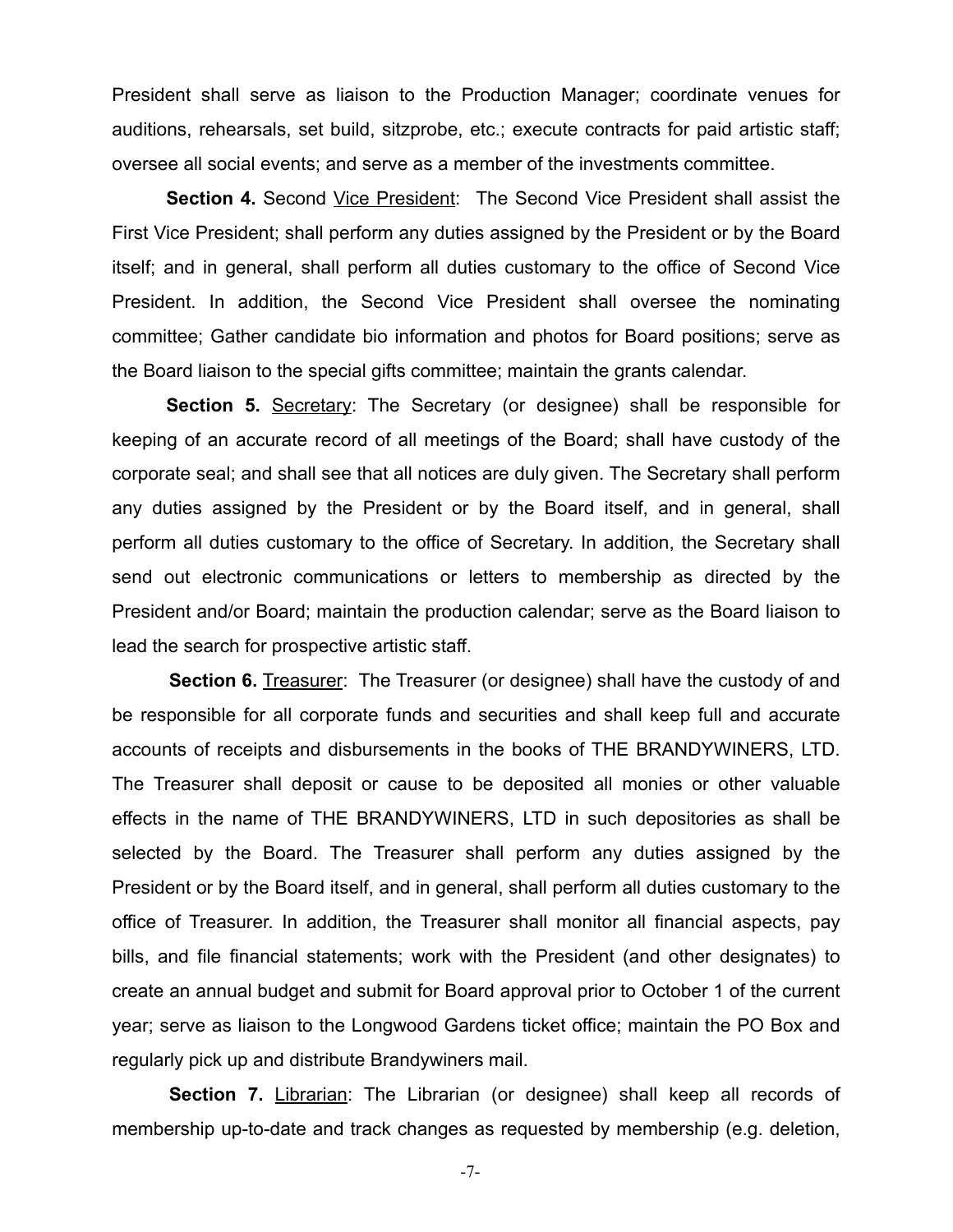address updates, etc.). This includes but is not limited to all financial donations, donation letters, communications to membership, patrons, production/chorale announcements, etc. The Librarian shall manage the customer relations management (CRM) cloud-based tool and create, maintain, and execute any/all push/pull communications. The Librarian shall negotiate, manage, and execute all performance license agreements on behalf of THE BRANDYWINERS, LTD. The Librarian shall perform any duties assigned by the President or by the Board itself, and in general, shall perform all duties customary to the office of the Librarian. In addition, the Librarian shall oversee the details of the contract for the royalties for each theatrical/choral production; order, distribute, and collect all necessary scripts and scores at the proper time; serve as Board liaison to the show selection committee; serve as Board liaison to the marketing/communications (MARCOM) team and oversee all social media content and channels.

### **ARTICLE VIII MEMBERSHIP MEETINGS**

*Section 1***.** THE BRANDYWINERS, LTD. shall hold one annual meeting of the members in which the Board shall report the state of the organization. This meeting will be held in the fall and will be open to all members. In addition, selection of committee members will be open to membership including:

(a) Show Selection Committee of three to five members, one of whom shall be familiar with and primarily concerned with production, whose duty it shall be to recommend to the Board suitable shows for consideration by the Board for the next two productions.

(b) Production Manager, whose function shall be to supervise all production activities for the next production.

(c) Business Manager who shall be responsible for oversight of business committees, as designated by the Board, for the next production.

(d) Marketing/PR Manager whose function it shall be to coordinate all marketing/public relations for the Brandywiners for the next 12 months.

(e) Social Committee Chair, who shall take charge of the recreational

-8-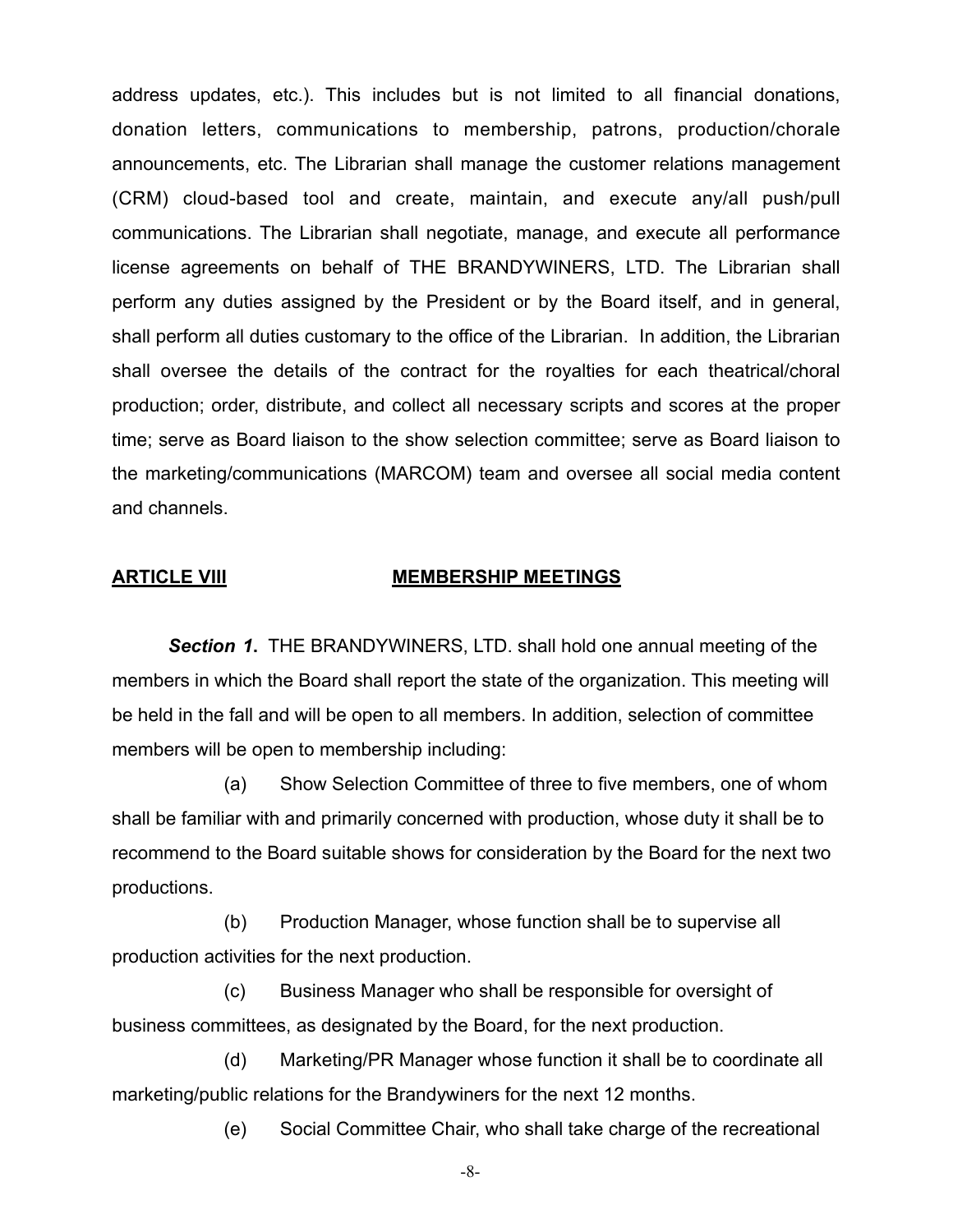program of the organization.

(f) An Auditing Committee of two members, not officers or members of the Board, who shall audit the books of the Treasurer and report its findings to the Board (when annual gross revenues surpass the state regulated minimums for audits).

(g) Special Gifts Committee:

*Section 2***.** The Special Gifts Committee shall recommend the distribution of such monies assigned to the Special Gifts Committee by the Board, for the aid of performing arts, or civic and charitable causes in this area. All requests for donations from the Special Gifts Committee must be in writing, mailed and post-marked by August 1. The assignment of monies by the Special Gifts Committee shall be made by October 15 and reported to the Board. The Special Gifts Committee shall submit to the Board for approval a recommended distribution of these funds. The Board shall take into consideration the recommended distribution from the Special Gifts Committee and vote to distribute funds before December 31. The Board reserves the right to alter the recommended distribution at any time.

*Section 3***.** A Casting Committee shall be appointed by the Board. It shall consist of a Chair, the Stage Director, the Assistant Stage Director, the Music Director, the Assistant Music Director, the Choreographer, and up to two additional members. No member of the Casting Committee shall be cast in a principal role in the show for which the Committee is casting. Exceptions may be approved by the Board.

*Section 4***.** Such other committees shall be appointed by the President or the Board as deemed necessary.

*Section 5***.** Each committee shall have one Chair or two Co-Chairs.

### **ARTICLE IX PARLIAMENTARY AUTHORITY**

 The rules contained in the current version of Robert's Rules of Order Newly Revised shall apply to meetings of the Board and of committees to the extent that such rules are consistent with applicable law, these By-Laws and with the rules and policies of the Board.

At the discretion of the President, or the officer then presiding, a Parliamentarian

-9-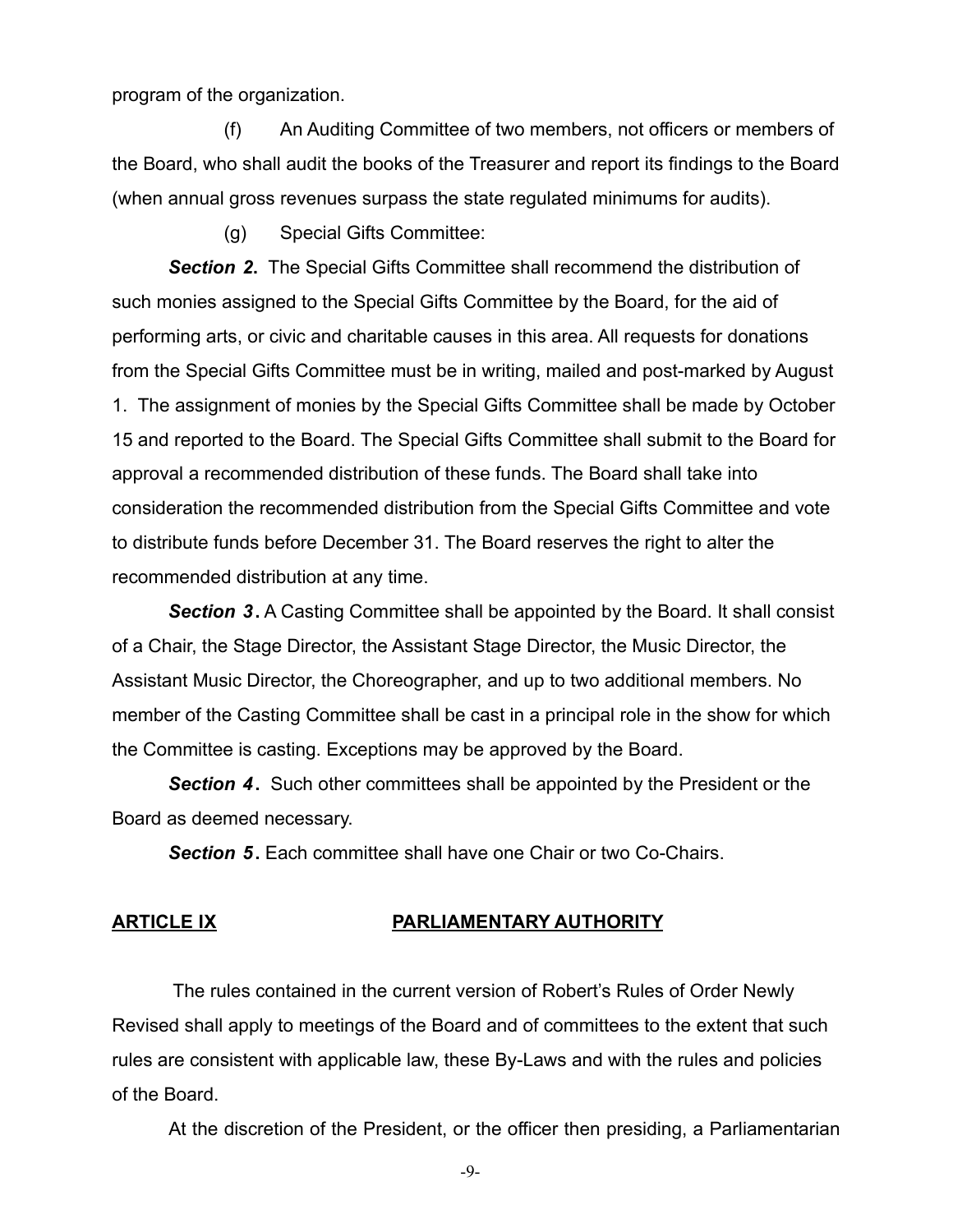may be designated from time to time as the Board may approve.

### **ARTICLE X AMENDMENTS**

These By-Laws shall be revisited annually and may be altered, amended, or repealed, or new By-Laws may be adopted, by a vote of two-thirds of the total number of elected Directors voting at a duly convened meeting of the Board if at least thirty days prior written notice is given of the intention to alter, amend or repeal or to adopt new By-Laws at such meeting and if copies of such proposed amendments accompany said notice.

### **ARTICLE XI RESERVE FUND**

An operating minimum reserve fund shall be maintained to cover (1) losses incurred as a result of ticket refunds and other expenses related to the complete rain-out of four performances, and (2) adequate funding for assuring financial operating integrity for the following year.

# **ARTICLE XII REPLACEMENT AND SUCCESSION OF OFFICERS**

*Section 1***.** In the event the President is unable or unwilling to complete a term in office or is removed from office under the provisions of Article VI, Section 4, that person shall be replaced as follows:

(a) Should the event above referred to occur during the first year of the term for which the President was elected, then a special election shall be held to fill the vacancy. The previously elected Nominating Committee shall recommend a candidate to the Board. The First Vice President shall serve as acting President until the new President assumes the office.

(b) Should the event referred to above occur during the second year of the term for which the President was elected, then the First Vice President shall